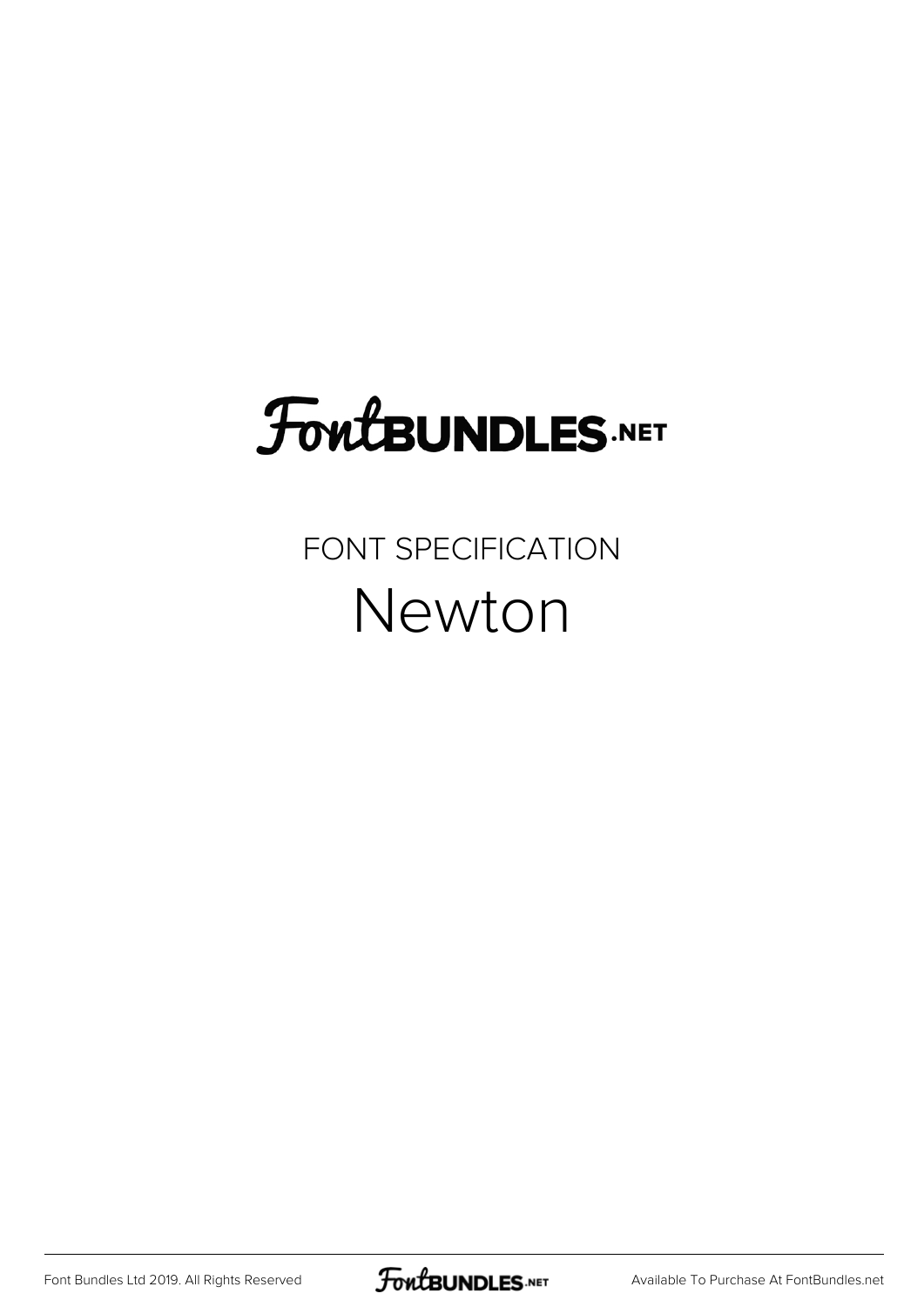#### Newton - Bold

**Uppercase Characters** 

## <u>O D O O O O O U I O U I M N O O O O O I U U W X Y I</u>

Lowercase Characters

### <u>O D O O O O O U I O U I O O O O O O O O U U U V U I I</u>

Î

 $\overline{a}$ 

Numbers

## 

**Punctuation and Symbols** 

 $\overline{\mathbf{I}}$ 

Ï

All Other Glyphs

Ì

Î

 $\begin{bmatrix} 1 & 1 \\ 1 & 1 \end{bmatrix}$ 

 $\ddot{\parallel}$ 

 $\mathbb{I}$ 

 $\left\vert \tilde{\Gamma}\right\vert$ 

 $\mathbf{I}$ 

 $\mathbf{I}$ 

 $\mathbb{I}$ 

Ì

Ì

ĺ

 $\overline{\mathbb{I}}$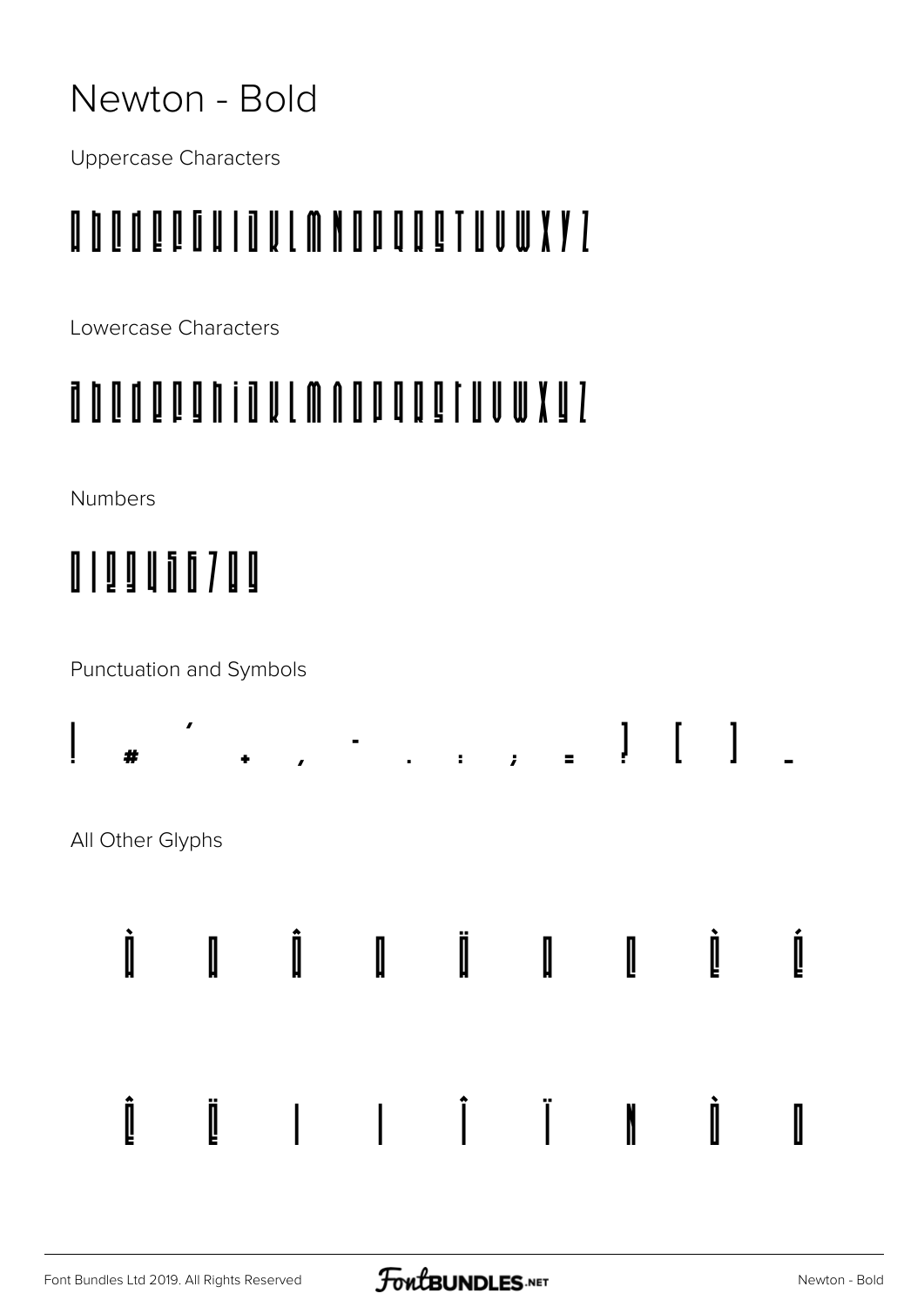| $\hat{\mathbf{l}}$ |  |  |  |              |
|--------------------|--|--|--|--------------|
|                    |  |  |  |              |
|                    |  |  |  |              |
| $\pmb{\mathbb{I}}$ |  |  |  |              |
|                    |  |  |  |              |
|                    |  |  |  | $\mathbf{r}$ |
|                    |  |  |  |              |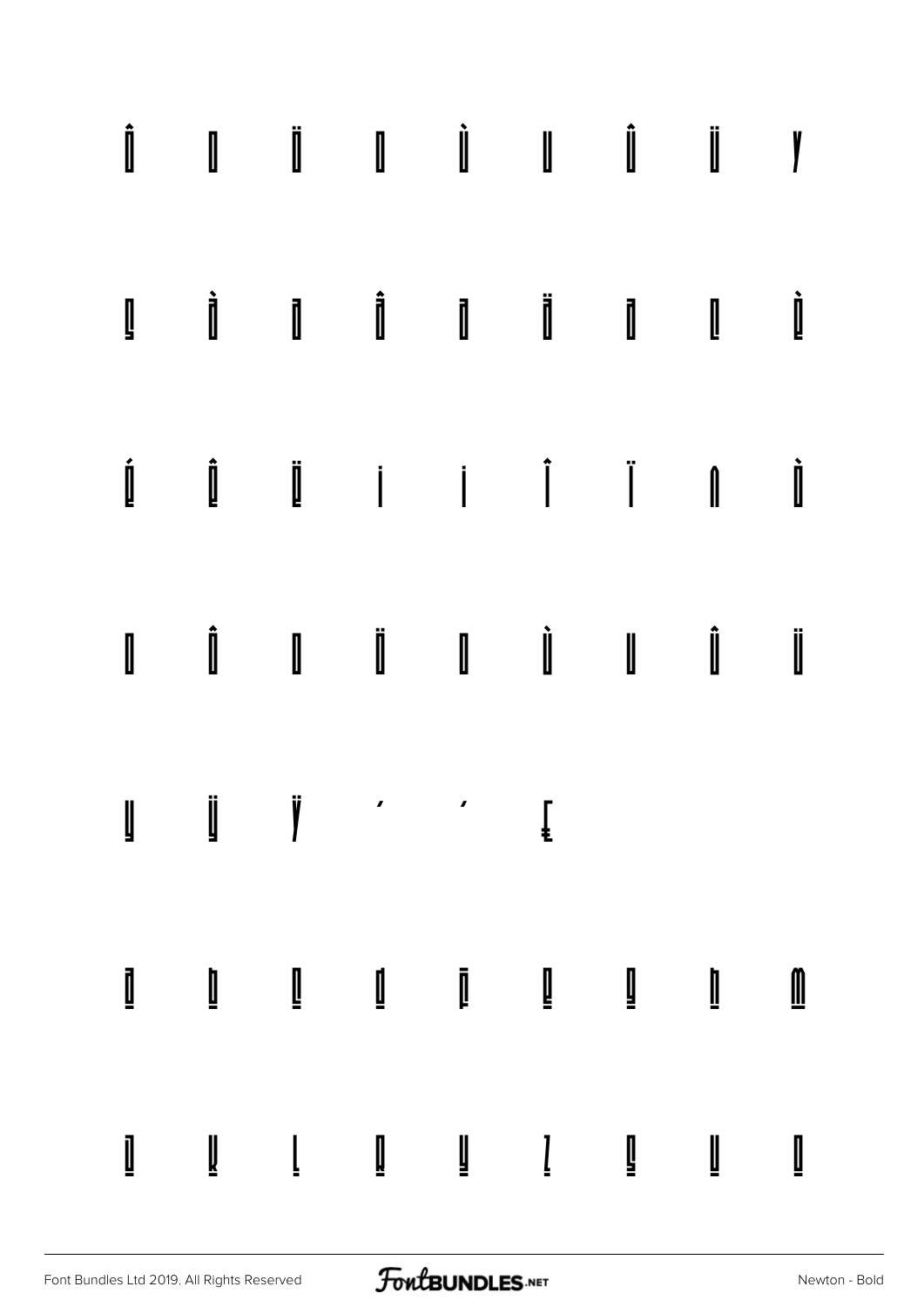| ≬                       | $\mathbf{I}$       | $\mathbf{I}$                                   |  | $\begin{array}{ccccccccccccccccc} \bar{\mathbf{l}} & & \mathbf{l} & & \mathbf{l} & & \mathbf{l} & & \mathbf{l} & & \mathbf{l} & & \mathbf{l} & & \mathbf{l} & & \mathbf{l} & & \mathbf{l} & & \mathbf{l} & & \mathbf{l} & & \mathbf{l} & & \mathbf{l} & & \mathbf{l} & & \mathbf{l} & & \mathbf{l} & & \mathbf{l} & & \mathbf{l} & & \mathbf{l} & & \mathbf{l} & & \mathbf{l} & & \mathbf{l} & & \mathbf{l} & & \mathbf{l} & & \mathbf{l} & & \mathbf{l} & & \mathbf{l} & & \mathbf{l} & & \mathbf{l$                                                                                                                   |    | $\mathbf{I}$                                  |
|-------------------------|--------------------|------------------------------------------------|--|-------------------------------------------------------------------------------------------------------------------------------------------------------------------------------------------------------------------------------------------------------------------------------------------------------------------------------------------------------------------------------------------------------------------------------------------------------------------------------------------------------------------------------------------------------------------------------------------------------------------------|----|-----------------------------------------------|
| $\overline{\mathsf{I}}$ | $\mathbf{0}$       | $\mathbf{I}$                                   |  | $\begin{array}{ccccccccccccccccc} \textbf{\underline{I}} & & \textbf{\underline{I}} & & \textbf{\underline{I}} & & \textbf{\underline{I}} & & \textbf{\underline{I}} & & \textbf{\underline{I}} & & \textbf{\underline{I}} & & \textbf{\underline{I}} & & \textbf{\underline{I}} & & \textbf{\underline{I}} & & \textbf{\underline{I}} & & \textbf{\underline{I}} & & \textbf{\underline{I}} & & \textbf{\underline{I}} & & \textbf{\underline{I}} & & \textbf{\underline{I}} & & \textbf{\underline{I}} & & \textbf{\underline{I}} & & \textbf{\underline{I}} & & \textbf{\underline{I}} & & \textbf{\underline{I}} &$ | Ū. | $\mathbf{\underline{\underline{\mathsf{I}}}}$ |
| ∐                       | $\bar{\mathbf{I}}$ | $\bar{\mathbf{I}}$                             |  | $\begin{bmatrix} \mathbf{I} & \mathbf{I} & \mathbf{I} & \mathbf{I} \end{bmatrix}$                                                                                                                                                                                                                                                                                                                                                                                                                                                                                                                                       | Ī  | Ī                                             |
| Ī                       | Ţ                  | $\bar{\mathbf{l}}$                             |  | $\begin{array}{ccc} \bar{\textbf{N}} & \bar{\textbf{I}} & \bar{\textbf{I}} & \bar{\textbf{I}} & \bar{\textbf{I}} & \bar{\textbf{I}} & \bar{\textbf{I}} & \bar{\textbf{I}} & \bar{\textbf{I}} & \bar{\textbf{I}} & \bar{\textbf{I}} & \bar{\textbf{I}} & \bar{\textbf{I}} & \bar{\textbf{I}} & \bar{\textbf{I}} & \bar{\textbf{I}} & \bar{\textbf{I}} & \bar{\textbf{I}} & \bar{\textbf{I}} & \bar{\textbf{I}} & \bar{\textbf{I}} & \bar{\textbf{I}} & \bar{\textbf{I}} & \bar{\textbf{$                                                                                                                                 | Ī  | Ū                                             |
| Ū                       |                    |                                                |  |                                                                                                                                                                                                                                                                                                                                                                                                                                                                                                                                                                                                                         |    | $\bar{\pmb{\mathsf{I}}}$                      |
|                         |                    |                                                |  |                                                                                                                                                                                                                                                                                                                                                                                                                                                                                                                                                                                                                         |    |                                               |
| Ī                       |                    | $\begin{bmatrix} 1 & 1 \\ 1 & 1 \end{bmatrix}$ |  |                                                                                                                                                                                                                                                                                                                                                                                                                                                                                                                                                                                                                         |    | Ī                                             |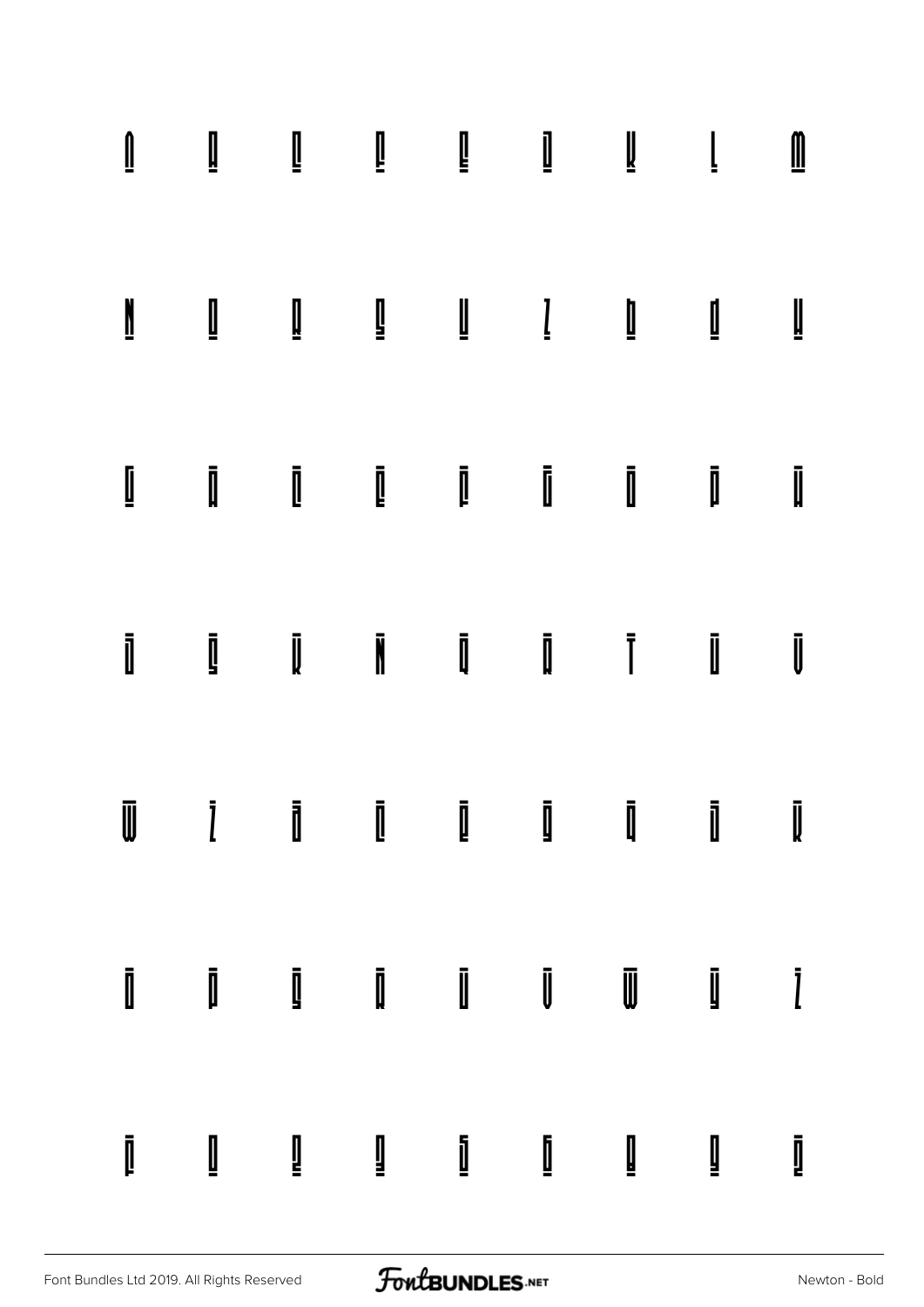# $\mathbf{i}$   $\mathbf{j}$   $\boxtimes$

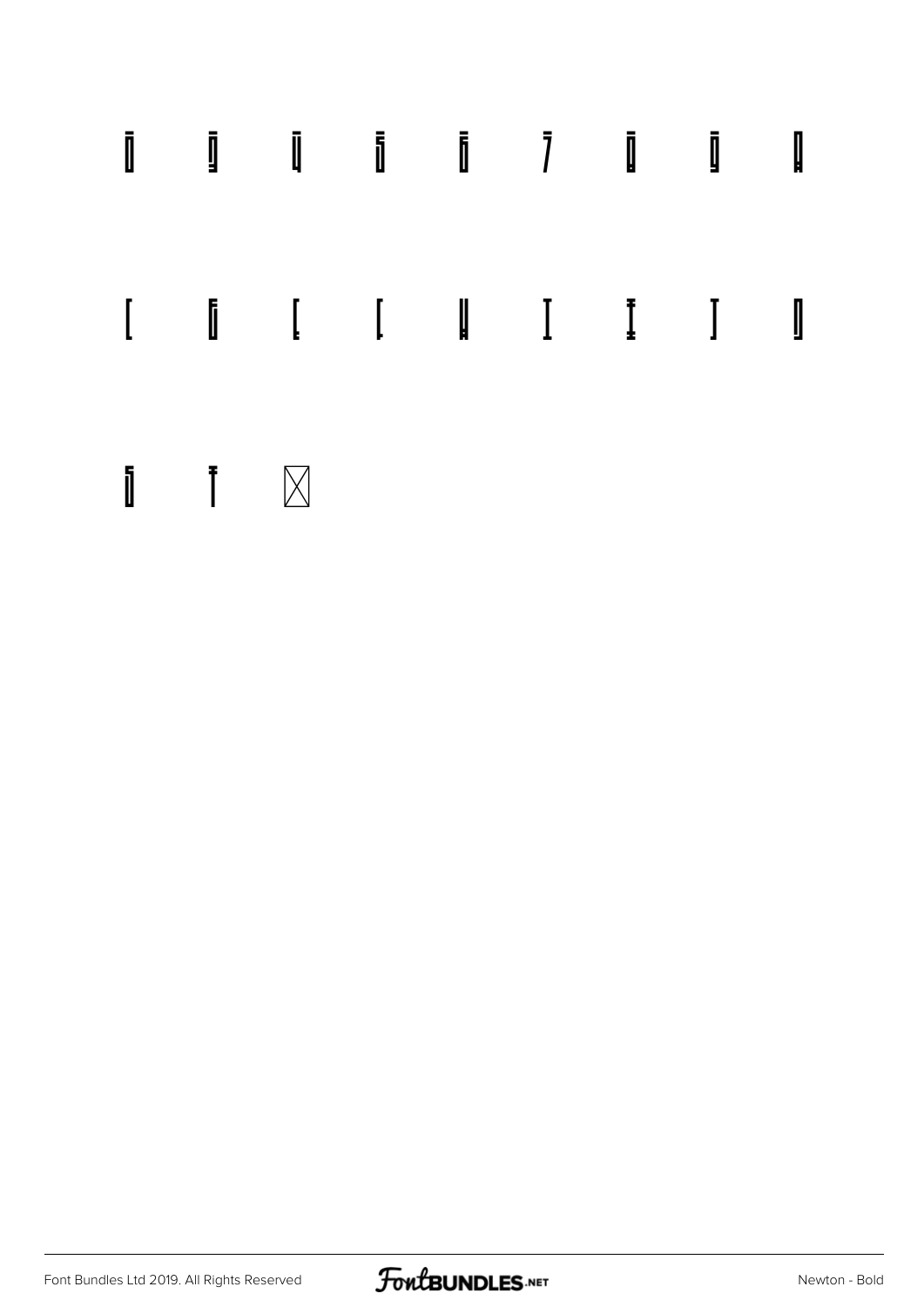#### Newton - Regular

**Uppercase Characters** 

## <u>O D O O O O O U I O U I M N O O O O O I U U W X Y Z</u>

Lowercase Characters

### <u>O D O O O O O U I J U L M O O O O O O I L I U W X U Z</u>

Î

 $\mathbf{I}$ 

Numbers

## $[] \begin{array}{ccc} \textbf{0} & \textbf{0} & \textbf{0} & \textbf{0} & \textbf{0} & \textbf{0} & \textbf{0} \\ \textbf{0} & \textbf{0} & \textbf{0} & \textbf{0} & \textbf{0} & \textbf{0} & \textbf{0} & \textbf{0} & \textbf{0} & \textbf{0} \end{array}$

#### **Punctuation and Symbols**

 $\mathbb I$ 

Ï

All Other Glyphs

Ì

Ĵ

 $\parallel$ 

 $\mathbb{I}$ 

 $\begin{array}{c} \hline \end{array}$ 

 $\mathbf{N}$ 

 $\mathbb{L}$ 

ĺ

 $\mathbb I$ 

Ì

Ì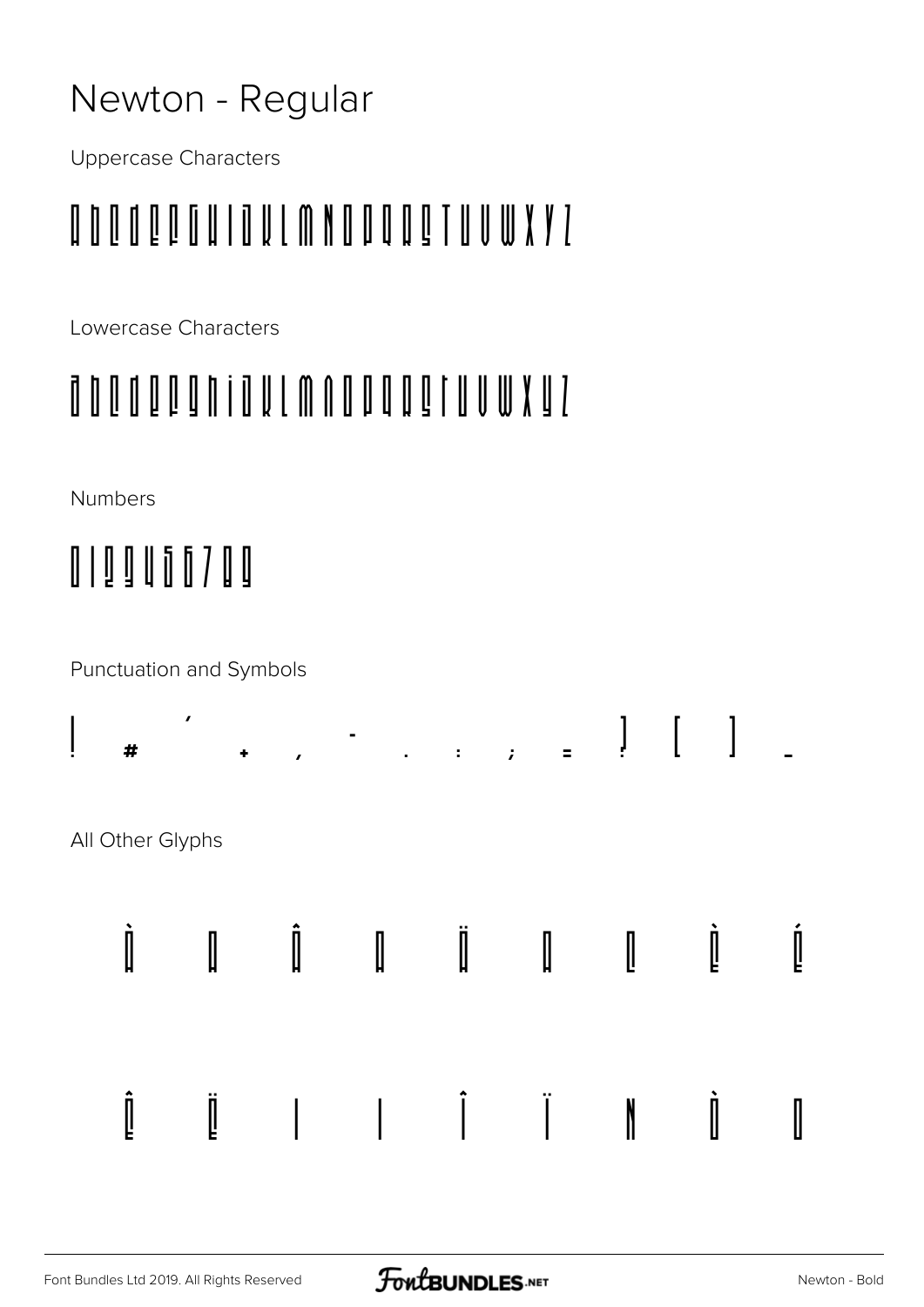| $\begin{array}{ccccccccccccccccc} \hat{\textbf{I}} & \textbf{I} & \textbf{I} & \textbf{I} & \textbf{I} & \textbf{I} & \textbf{I} & \textbf{I} & \textbf{I} & \textbf{I} & \textbf{I} & \textbf{I} & \textbf{I} & \textbf{I} & \textbf{I} & \textbf{I} & \textbf{I} & \textbf{I} & \textbf{I} & \textbf{I} & \textbf{I} & \textbf{I} & \textbf{I} & \textbf{I} & \textbf{I} & \textbf{I} & \textbf{I} & \textbf{I} & \textbf{I} & \textbf{$    |  |  |  |  |
|-----------------------------------------------------------------------------------------------------------------------------------------------------------------------------------------------------------------------------------------------------------------------------------------------------------------------------------------------------------------------------------------------------------------------------------------------|--|--|--|--|
|                                                                                                                                                                                                                                                                                                                                                                                                                                               |  |  |  |  |
| $\begin{array}{ccccccccccccccccc} \hat{\mathbb{I}} & \hat{\mathbb{I}} & \hat{\mathbb{I}} & \mathbb{I} & \mathbb{I} & \mathbb{I} & \mathbb{I} & \mathbb{I} & \mathbb{I} & \mathbb{I} & \mathbb{I} & \mathbb{I} & \mathbb{I} & \mathbb{I} & \mathbb{I} & \mathbb{I} & \mathbb{I} & \mathbb{I} & \mathbb{I} & \mathbb{I} & \mathbb{I} & \mathbb{I} & \mathbb{I} & \mathbb{I} & \mathbb{I} & \mathbb{I} & \mathbb{I} & \mathbb{I} & \mathbb{I} &$ |  |  |  |  |
|                                                                                                                                                                                                                                                                                                                                                                                                                                               |  |  |  |  |
| $\begin{array}{cccccccccccccc} \textbf{I} & \textbf{I} & \textbf{I} & \textbf{I} & \textbf{I} & \textbf{I} & \textbf{I} & \textbf{I} & \textbf{I} & \textbf{I} & \textbf{I} & \textbf{I} & \textbf{I} & \textbf{I} & \textbf{I} & \textbf{I} & \textbf{I} & \textbf{I} & \textbf{I} & \textbf{I} & \textbf{I} & \textbf{I} & \textbf{I} & \textbf{I} & \textbf{I} & \textbf{I} & \textbf{I} & \textbf{I} & \textbf{I} & \textbf{I} &$         |  |  |  |  |
|                                                                                                                                                                                                                                                                                                                                                                                                                                               |  |  |  |  |
|                                                                                                                                                                                                                                                                                                                                                                                                                                               |  |  |  |  |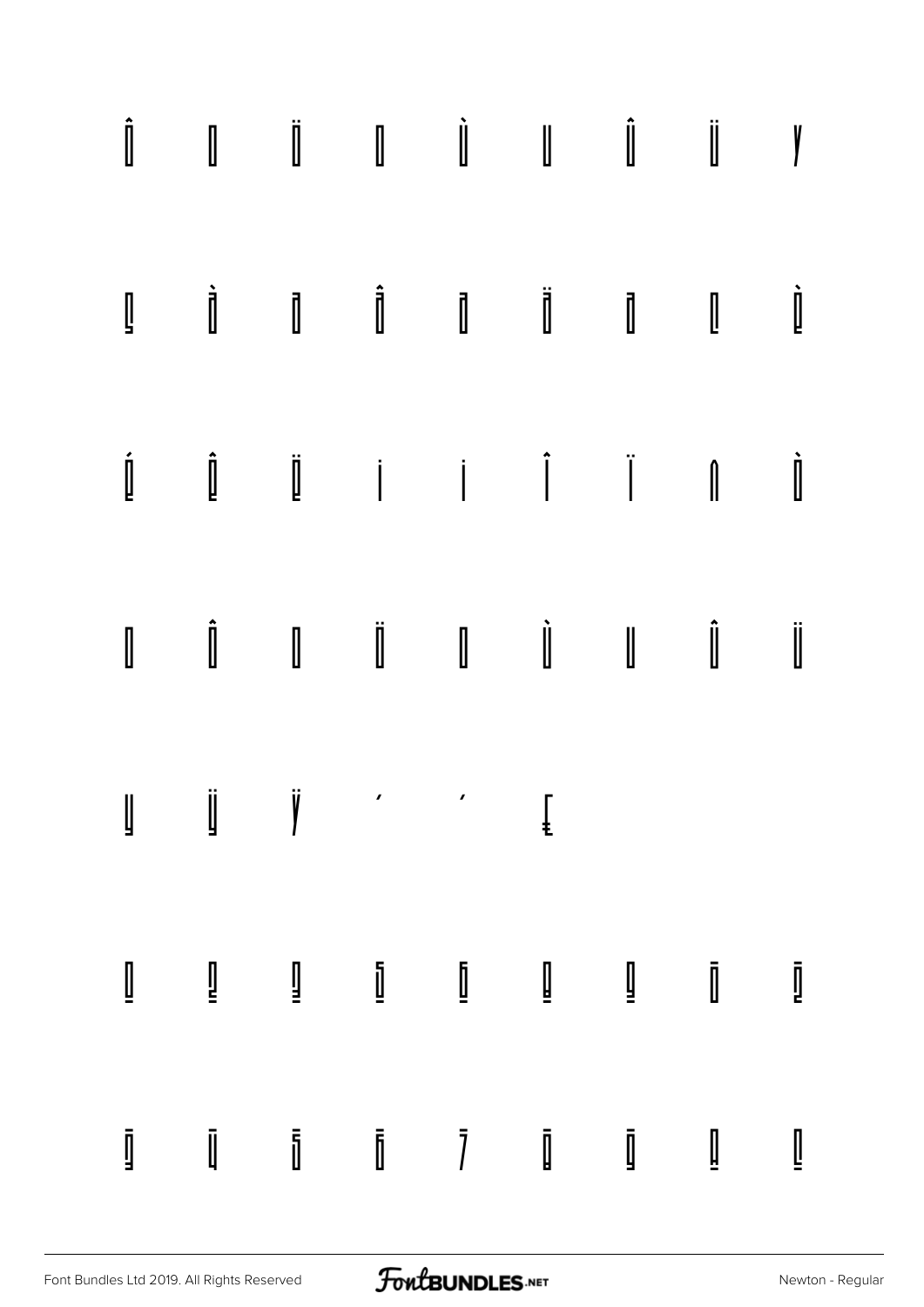|   |  | $\begin{bmatrix} \mathbf{I} & \mathbf{I} & \mathbf{I} & \mathbf{I} & \mathbf{I} & \mathbf{I} & \mathbf{I} & \mathbf{I} & \mathbf{I} & \mathbf{I} & \mathbf{I} & \mathbf{I} & \mathbf{I} & \mathbf{I} & \mathbf{I} & \mathbf{I} & \mathbf{I} & \mathbf{I} & \mathbf{I} & \mathbf{I} & \mathbf{I} & \mathbf{I} & \mathbf{I} & \mathbf{I} & \mathbf{I} & \mathbf{I} & \mathbf{I} & \mathbf{I} & \mathbf{I} & \mathbf{I} & \mathbf{$                                                             |  | $\mathbb{I}$ | $\mathsf{N}$ |
|---|--|----------------------------------------------------------------------------------------------------------------------------------------------------------------------------------------------------------------------------------------------------------------------------------------------------------------------------------------------------------------------------------------------------------------------------------------------------------------------------------------------|--|--------------|--------------|
|   |  |                                                                                                                                                                                                                                                                                                                                                                                                                                                                                              |  |              |              |
| Ī |  | $\begin{array}{ccccccccccccccccc} \bar{\mathbf{I}} & \bar{\mathbf{I}} & \bar{\mathbf{I}} & \bar{\mathbf{I}} & \bar{\mathbf{I}} & \bar{\mathbf{I}} & \bar{\mathbf{I}} & \bar{\mathbf{I}} & \bar{\mathbf{I}} & \bar{\mathbf{I}} & \bar{\mathbf{I}} & \bar{\mathbf{I}} & \bar{\mathbf{I}} & \bar{\mathbf{I}} & \bar{\mathbf{I}} & \bar{\mathbf{I}} & \bar{\mathbf{I}} & \bar{\mathbf{I}} & \bar{\mathbf{I}} & \bar{\mathbf{I}} & \bar{\mathbf{I}} & \bar{\mathbf{I}} & \bar{\mathbf{I}} & \bar$ |  |              |              |
|   |  |                                                                                                                                                                                                                                                                                                                                                                                                                                                                                              |  |              |              |
|   |  |                                                                                                                                                                                                                                                                                                                                                                                                                                                                                              |  |              |              |
|   |  |                                                                                                                                                                                                                                                                                                                                                                                                                                                                                              |  |              |              |
|   |  |                                                                                                                                                                                                                                                                                                                                                                                                                                                                                              |  |              |              |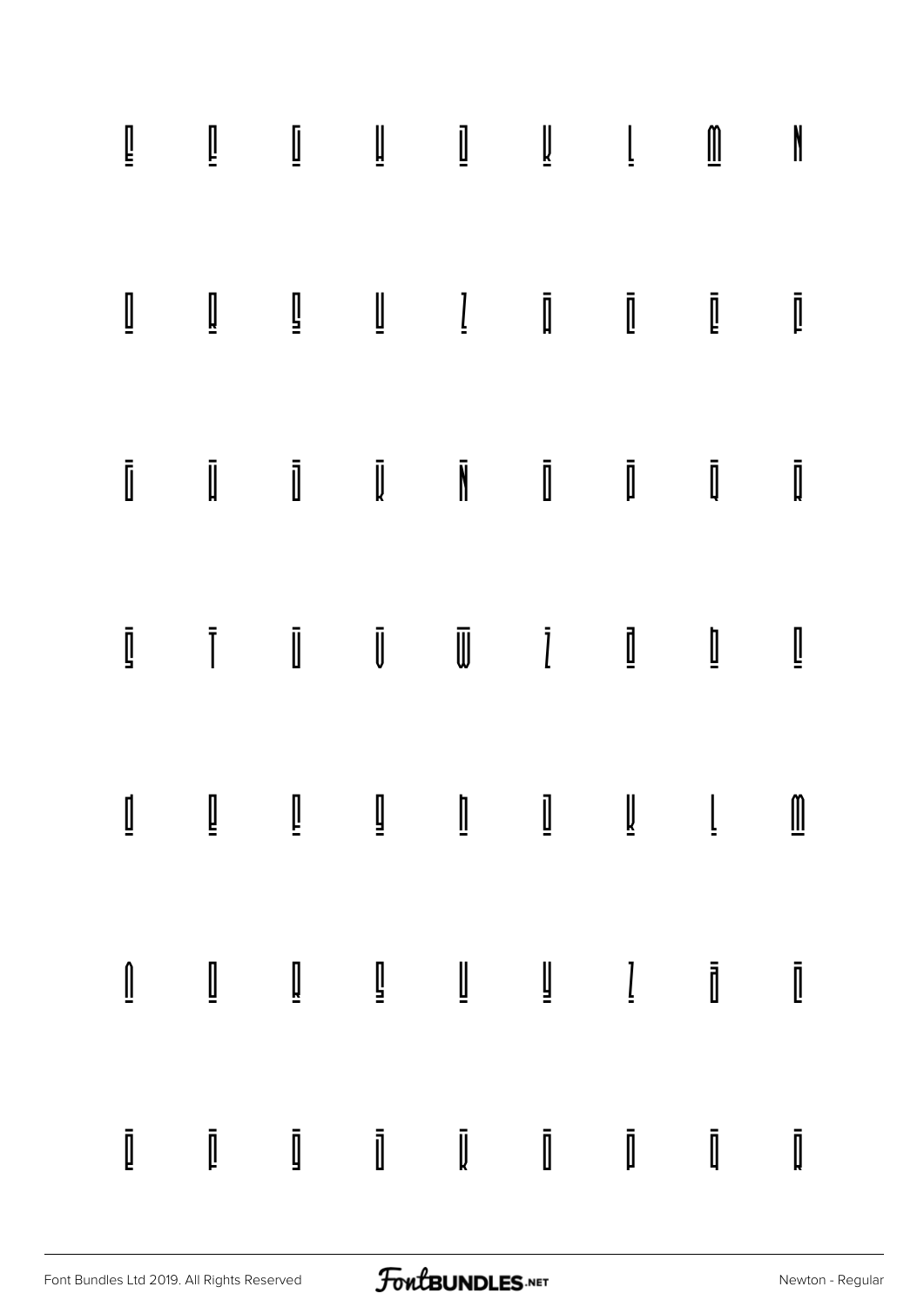# $\boxtimes$

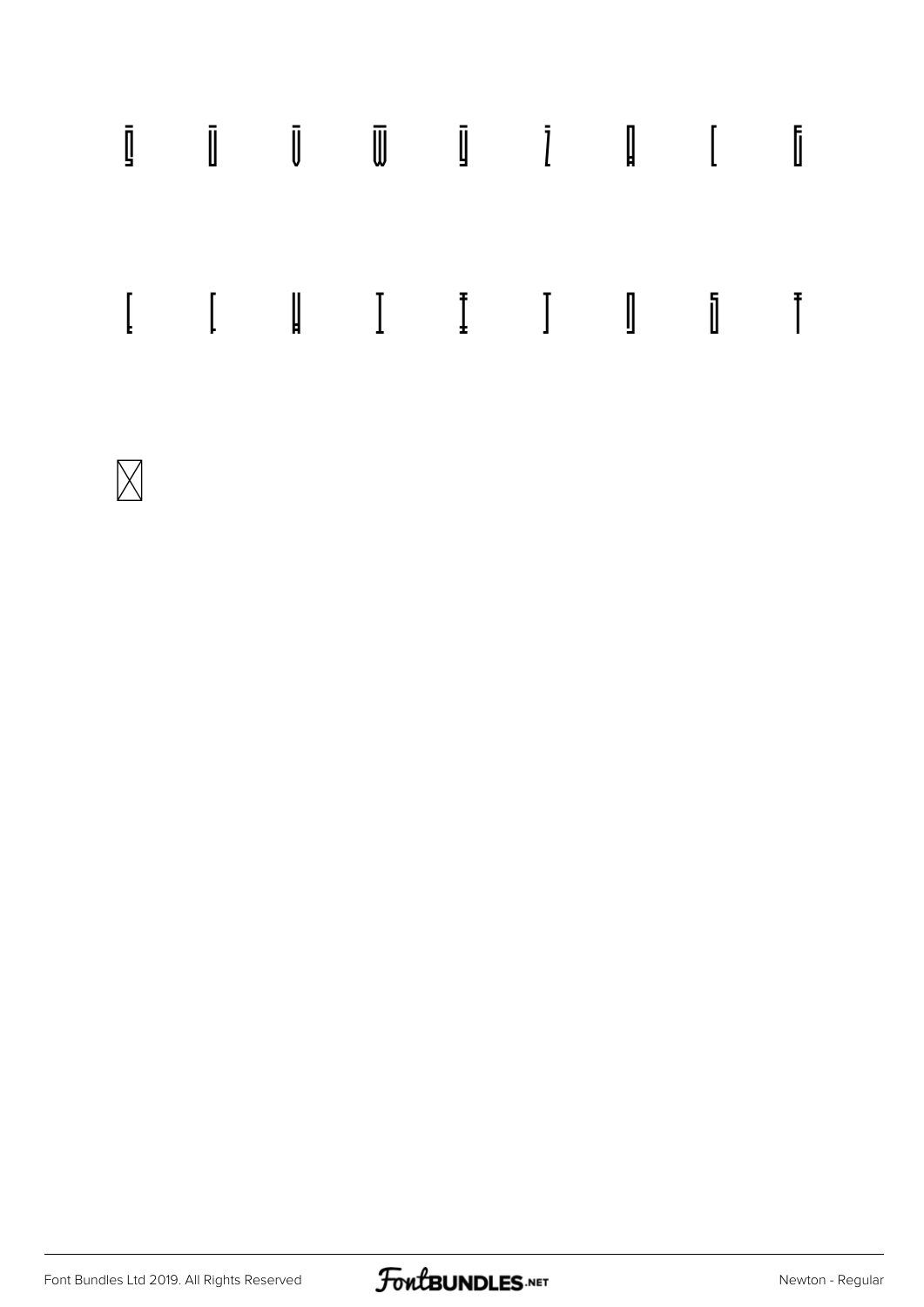#### Newton Outline - Regular

**Uppercase Characters** 

### **Q D D D D D U L D N D D D Q Q D T U V V X Y Z**

Lowercase Characters

#### 

#### **Numbers**



#### **Punctuation and Symbols**

 $\mathbb{Z}^{\mathbb{Z}^{\times}}$  . The set of  $\mathbb{Z}^{\mathbb{Z}^{\times}}$ 

#### All Other Glyphs

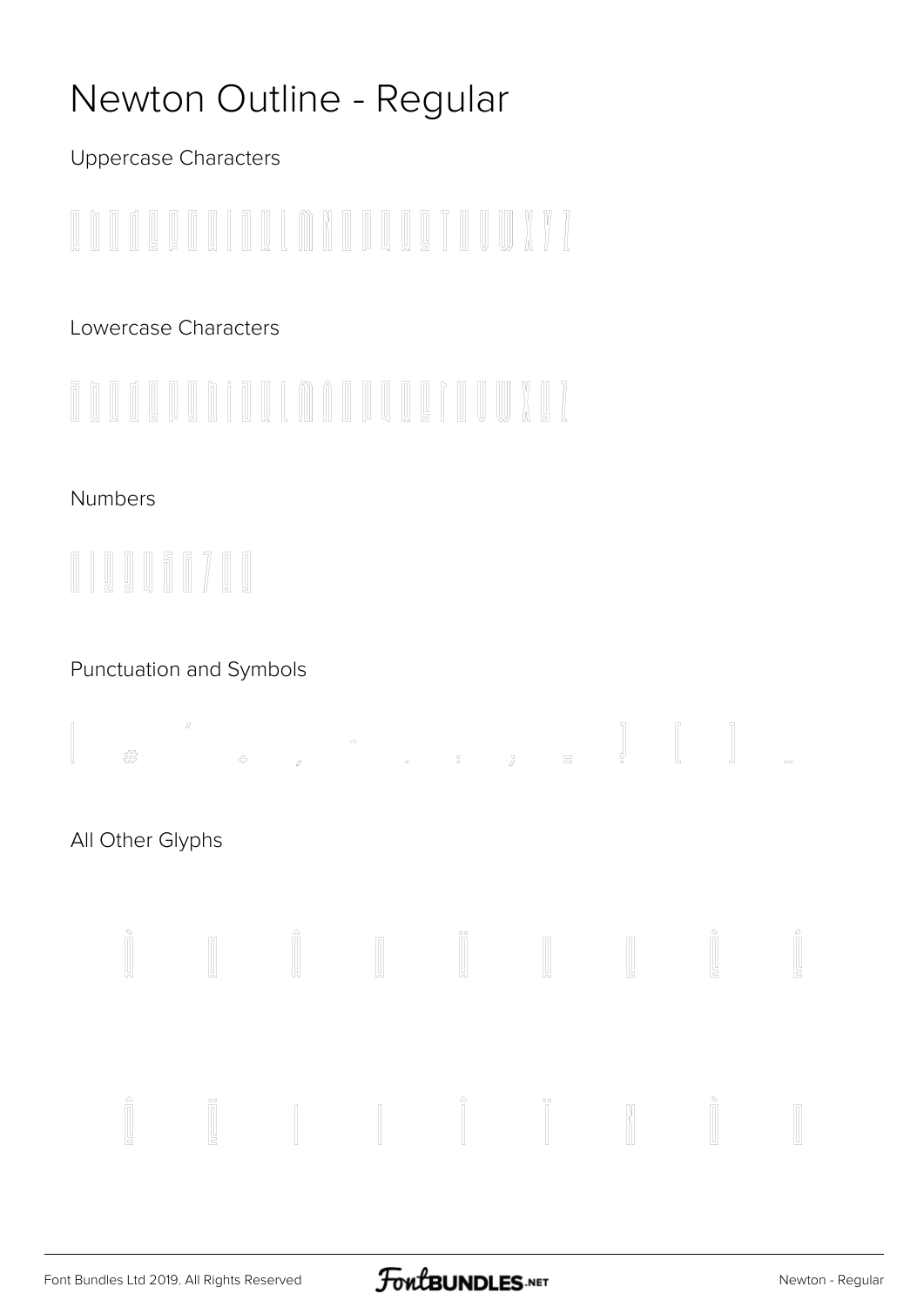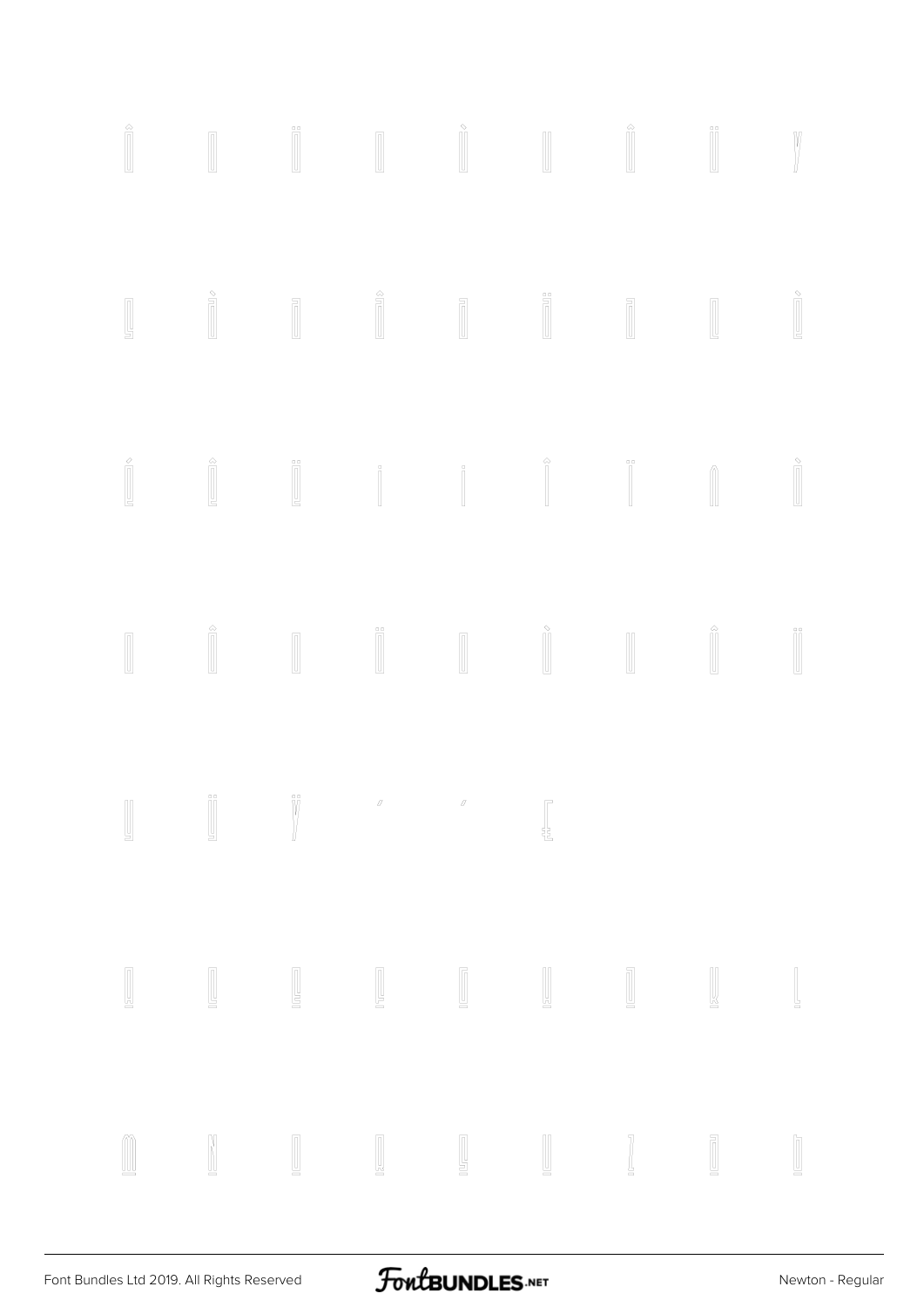